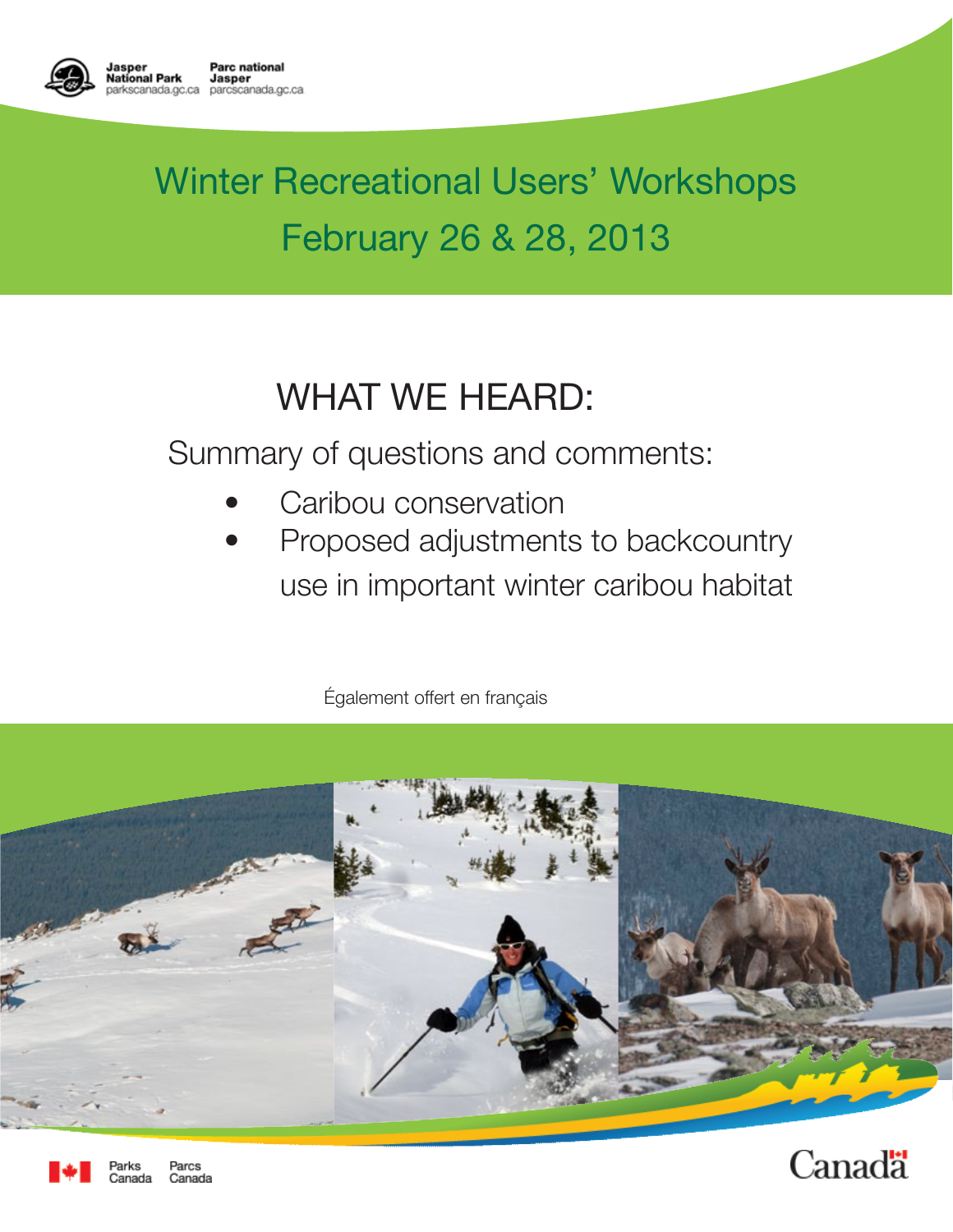To meet key actions identified in the *Conservation Strategy for Southern Mountain Caribou in Canada's National Parks*, Parks Canada is proposing adjustments to backcountry use in important winter caribou habitat in Jasper National Park (JNP). The proposals recommend implementation of seasonal closures from November 1 – February 28 annually, for key caribou habitat in the A La Peche, Brazeau and Tonquin caribou ranges. These areas will continue to be accessible after March 1, providing backcountry users the opportunity to enjoy them when days are longer, temperatures warmer, and snow conditions are usually at their finest.

To help inform decision making for these areas, Parks Canada offered interested winter recreational users the opportunity to discuss the proposals and to assist in compiling a winter recreational use inventory.



On February 26th and 28th, 2013, workshops were held in Jasper and Edmonton to discuss current and potential winter use of Jasper National Park's subalpine and alpine (backcountry) areas.

As part of this discussion, participants were presented with information on, and rationale for, the proposals. This document aims to share questions raised at the sessions relating to caribou conservation and to the proposals, as well as Parks Canada's responses to the questions. We have also compiled a summary of comments received through these workshops.

#### **What we heard:**

Jasper National Park is undoubtedly a very special place to all of us. Those who live and play here, are passionate about the natural undisturbed landscapes and wildlife, and inherent in that passion are the personal connections and experiences gained through recreational pursuits. For those who provided input, most winter backcountry users would be willing to adjust their recreational use in support of caribou conservation if they felt that doing so would make a difference for caribou. From the caribou conservation perspective, no single action will result in caribou recovery on its own. Accordingly, Jasper National Park is taking action to address all five key threats facing caribou; these proposals address the threat of *facilitated predator access*. While it is difficult to measure the success of one action in isolation, with caribou numbers in peril it is nevertheless imperative to pursue every concrete step we can to protect caribou and their habitat within the park.

Another strong message heard was that the changes would be more palatable if alternatives were available or there was an increased investment in other winter opportunities (i.e. groomed trails). Parks Canada is committed to reviewing and evaluating suggested alternatives.

#### **Who we heard from:**

The workshops specifically targeted winter recreational users of JNP for two reasons: firstly for the working groups to be effective in compiling an inventory of use, participants needed to have that first-hand knowledge of the areas being discussed; secondly, as this user group will be affected we felt it was important to work closely with them and capture their input directly. Between the two workshops held in Jasper and Edmonton, there were a total of 204 participants.

Comments submitted from those who could not attend the sessions or had follow-up comments is also included.

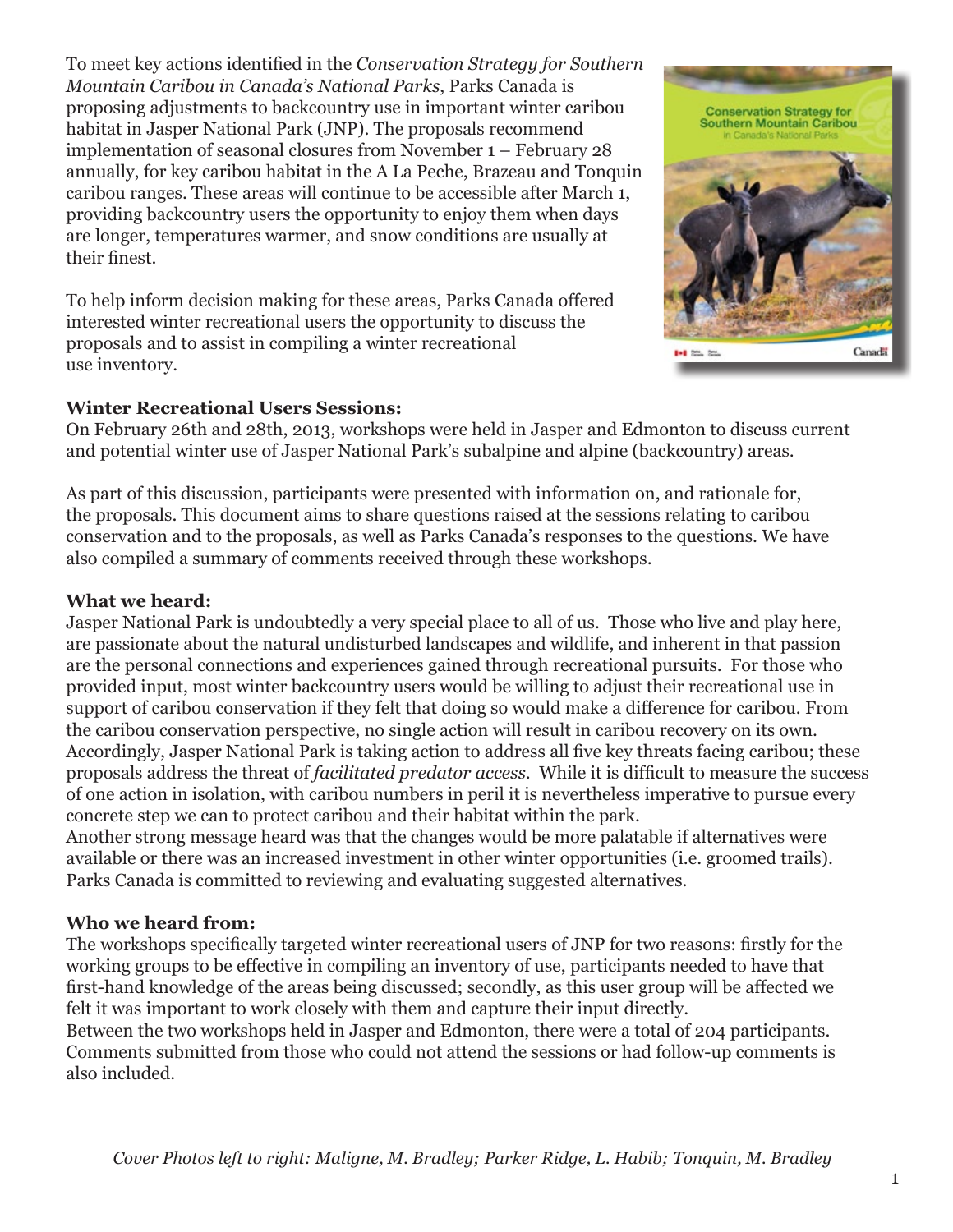## Southern Mountain Caribou Conservation in Jasper National Park Summary of questions, answers and comments:

#### **How does Parks Canada determine important winter caribou habitat?**  *Does Parks Canada have a map to show the areas where caribou go?*

Parks Canada has a variety of spatial data on caribou movement, habitat use, and home ranges. We have collected location data on 61 caribou, up to 24 locations a day, since 2001. As a result, we have a very solid understanding of what constitutes caribou habitat in JNP. We have published this information in progress reports and these data have been cited in peer-reviewed papers. The areas proposed for seasonal closures have been mapped out using these data. A map of important caribou habitat is included in the *Conservation Strategy for Southern Mountain Caribou in Canada's National Parks (2011)* available on-line at www.pc.gc.ca/caribou.

#### *Is their habitat in the woods or in the alpine?*

Southern Mountain caribou in Jasper move elevationally in response to seasonal changes. Once vegetation in the high alpine is snow-covered, caribou descend to the upper subalpine forest for easier access to ground lichens. Generally as snow depth increases, caribou are forced to move down to the (more dangerous) valley bottom. By late spring, they move back into the alpine where they remain through to the next winter's snowfall. Some individuals remain above tree-line yearround, if snow conditions permit.

#### *Are caribou sensitive to a big change in their environment?*

Yes, caribou are sensitive to change in their environment. They are adapted to live in areas where predator numbers are low. Anything that increases predator numbers, even if it's not directly in caribou habitat, has an effect on caribou through increased predator encounters. Predator numbers can increase through habitat change (e.g. fire) and high elk/deer populations (that may be influenced by human impacts such as human use areas acting as predator refuges). Caribou can also be sensitive to disturbance - they have been shown to be displaced by snowmobile/ATV trails, aircraft, loud noises, and roads, for example.

#### **With such low numbers in some of the herds (Maligne & Brazeau) is there really any hope they will survive no matter what we do?**

Parks Canada's priority is to reduce or eliminate threats to Southern Mountain caribou found in the national parks to increase their chances of recovery. The smaller the populations become, the less likely they will be able to recover on their own. Parks Canada's herd augmentation strategy for JNP aims to address this threat. We will not give up on caribou, and we have a legal obligation not to, pursuant to both the *Canada National Parks Act* and the *Species at Risk Act*.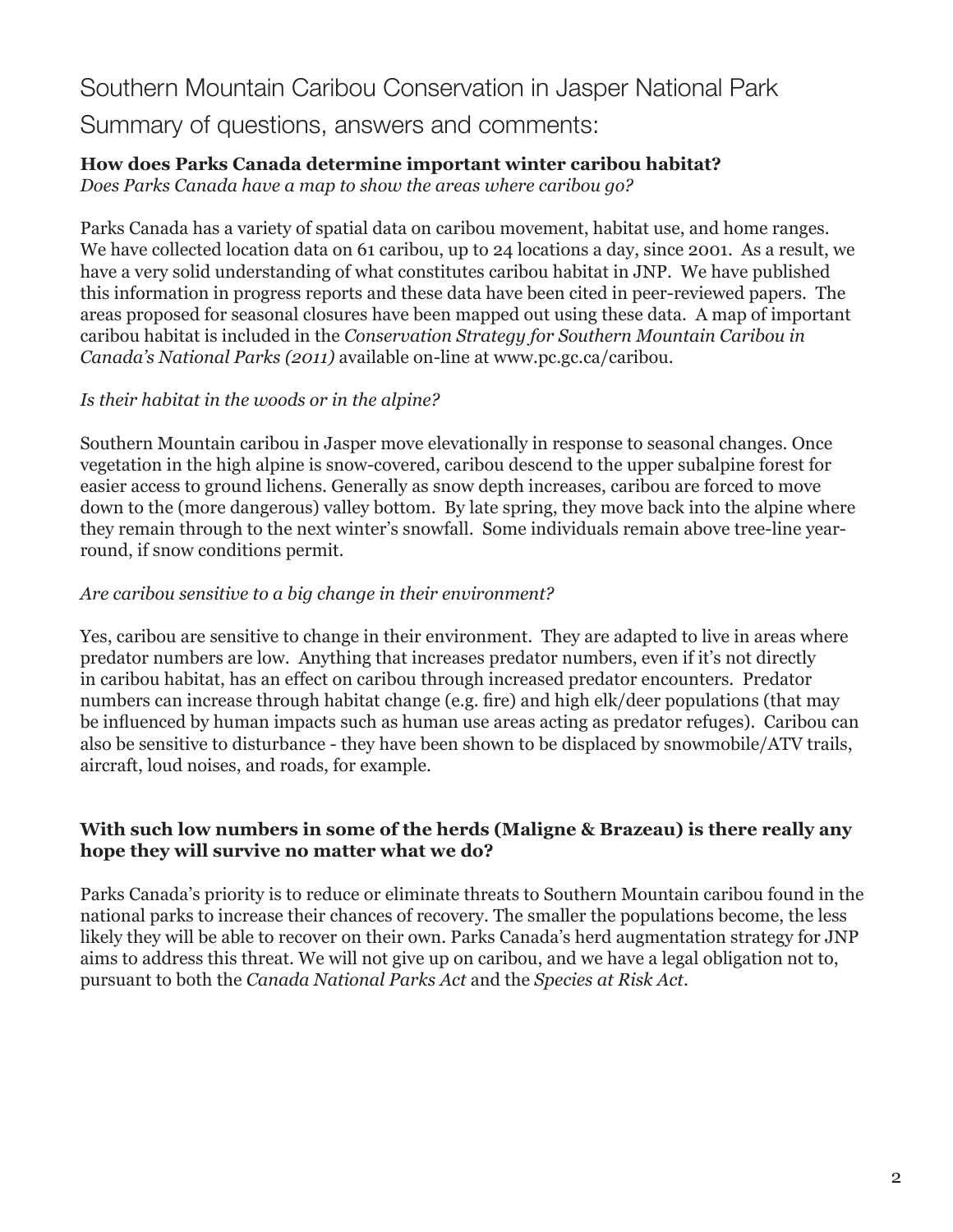#### *What about inbreeding? What is Parks Canada going to do to get the numbers up?*

 Fall 2013. Genetic diversity will be an important consideration for our herd augmentation strategy. Inbreeding is not a present risk, but is a concern for the future as herds continue to decrease in size. Recent studies using different types of DNA (microsatellite versus mitochondrial) have shown conflicting results, on one hand identifying high diversity and on the other showing very low diversity. However, given high diversity in microsatellite DNA (where inbreeding depression begins to occur), inbreeding is unlikely to occur within the next 10-50 years. Parks Canada is partnering in ongoing research to accurately determine the influence and degree of inbreeding depression for JNP's caribou through pedigree analysis. Results from this work will be available in

*Why is adult female mortality a problem? What is normal/desirable recruitment (survival of young vs. adult female mortality)?* 

For long-lived, slow growing populations, adult female survival is the most important factor for population growth. For a population to increase, the number of female calves that survive to adulthood should be higher than the number of adult female deaths in that time. Female caribou do not have their first calf until they are 2 or 3 years old, and with high adult female mortality, each female has a lower chance of replacing herself in her lifetime. If adult female mortality remains high in Jasper, fewer females will be produced and the population is more likely to



decrease. High calf survival can offset this to some degree, but since half the calves are male, it may not be enough to stop population decline. Adult male mortality is not considered as not as many males are needed for a population to increase.

Populations will naturally fluctuate and some species are more resilient than others. Caribou like many other Species at Risk increase slowly. Our goal is to increase the JNP caribou populations up to a number where they can withstand natural fluctuations and show a generally stable or increasing trend. In addition, the 5 threat categories identified in the Caribou Conservation Strategy will need to be mitigated for caribou recovery to be successful.

#### **What about captive breeding?**

*Why not do captive breeding in Jasper? How much money is going to be spent on captive breeding (over the next 20 years) and will it be sustainable? When will it begin and will long term funding be available?* 

Captive breeding on national park land has been considered. There are a number of reasons the Calgary Zoo was chosen as the preferred partner on this initiative. The Zoo's experience in conservation breeding would bring needed expertise in veterinary care, animal husbandry, restoration biology and genetics as well as increase the opportunities for public awareness, education and outreach. Parks Canada is working with the Calgary Zoo and the Provinces of British Columbia and Alberta to finalize these plans. Details will be released when an agreement is in place.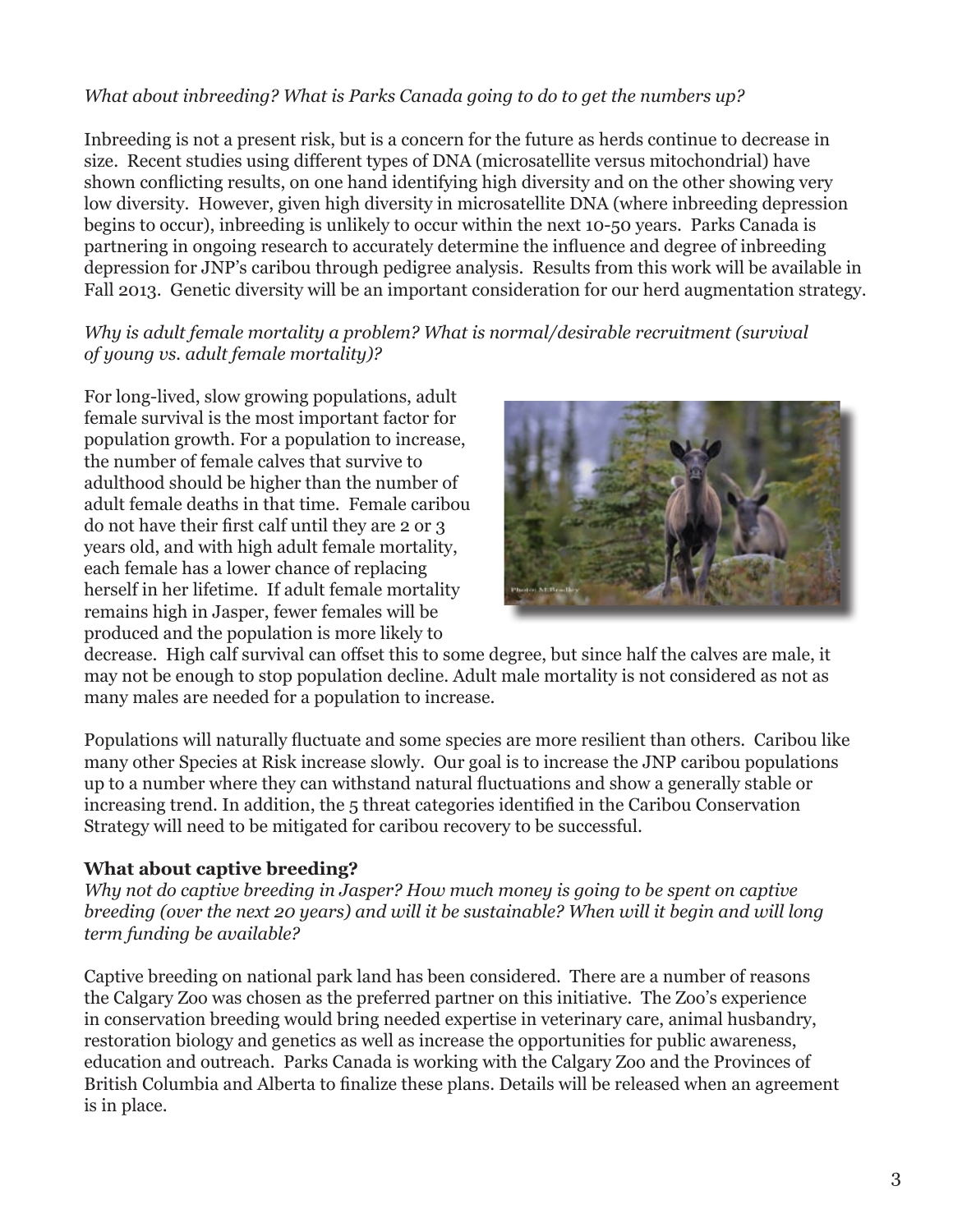#### *How many animals need to be in a herd for the population to be sustainable?*

Based on population trends and caribou research, biologists have suggested that if the threats to caribou are mitigated, increasing herds to at least 70 animals will be sustainable.

#### *B.C. Government recently did herd augmentation - did it work?*

The B.C. Government recently did a translocation (moving animals from one place to another) of caribou from Northern B.C. to the Purcells to increase numbers in this critically small herd. There is risk in any translocation and high mortality is expected. In the case of the Purcell translocations, this was only the first stage of the program and it is therefore too early to tell if it has been successful. In many cases, like the Purcell Mountains, these are high risk efforts but the alternative is extirpation. While many of the factors that could affect the success of releasing captive bred caribou in the mountain parks are different from those in the Purcells, Parks Canada and its partners are learning from this experience to improve the chances of success of future translocations to national park lands.

#### **Where is the proof that self-propelled ski tracks actually facilitate wolf access?**

*While ski touring has been a constant activity since the 1920s & 30s, I question that human activities including their tracks have been the main contribution to the decline of the caribou herds in this park.* 

While there is evidence that self-propelled ski tracks do facilitate wolf access to caribou habitat, this is not considered the main contribution to the decline of caribou herds. It is one of 5 key threats to caribou population declines in the mountain national parks. While it is likely that altered predatorprey dynamics has historically had the most significant impact on caribou declines in JNP, with population numbers currently so low, it is essential to address all threats to help caribou recover.

*Your data is based on maintained trails - has it been proven that wolves have used these tracks to follow in to the areas where the herds are? How much compression does a ski put on snow compared to track-setting?* 

We have several sources of information showing that wolves select trails: 1) Wolf GPS radio collar data on trails, 2) camera images of wolves on trails, 3) models that take GPS collar data and extract general patterns across a larger area showing that wolves select trails and move faster on trails; 4) Peer reviewed research shows that wolves select cleared or packed trails globally.

It takes very little snow compaction to increase a wolf's ability to travel in an area. Humans and snowmobiles exert surprisingly similar ground pressure on snow. A human on skis or snowshoes exerts around 0.55 Psi compared to typical ground pressures for moderate-light to heavy grooming tractors (for ski trails) that range from 0.8 psi to 1.2 psi. A 1970 skidoo nordic 399 (like an old track setting machine) has a ground pressure of only 0.290 psi, this would of course increase relative to the size of the driver. Snowmobiles exert relatively low ground pressure as the weight is distributed over a greater surface area. This is what makes them good for travelling through snow.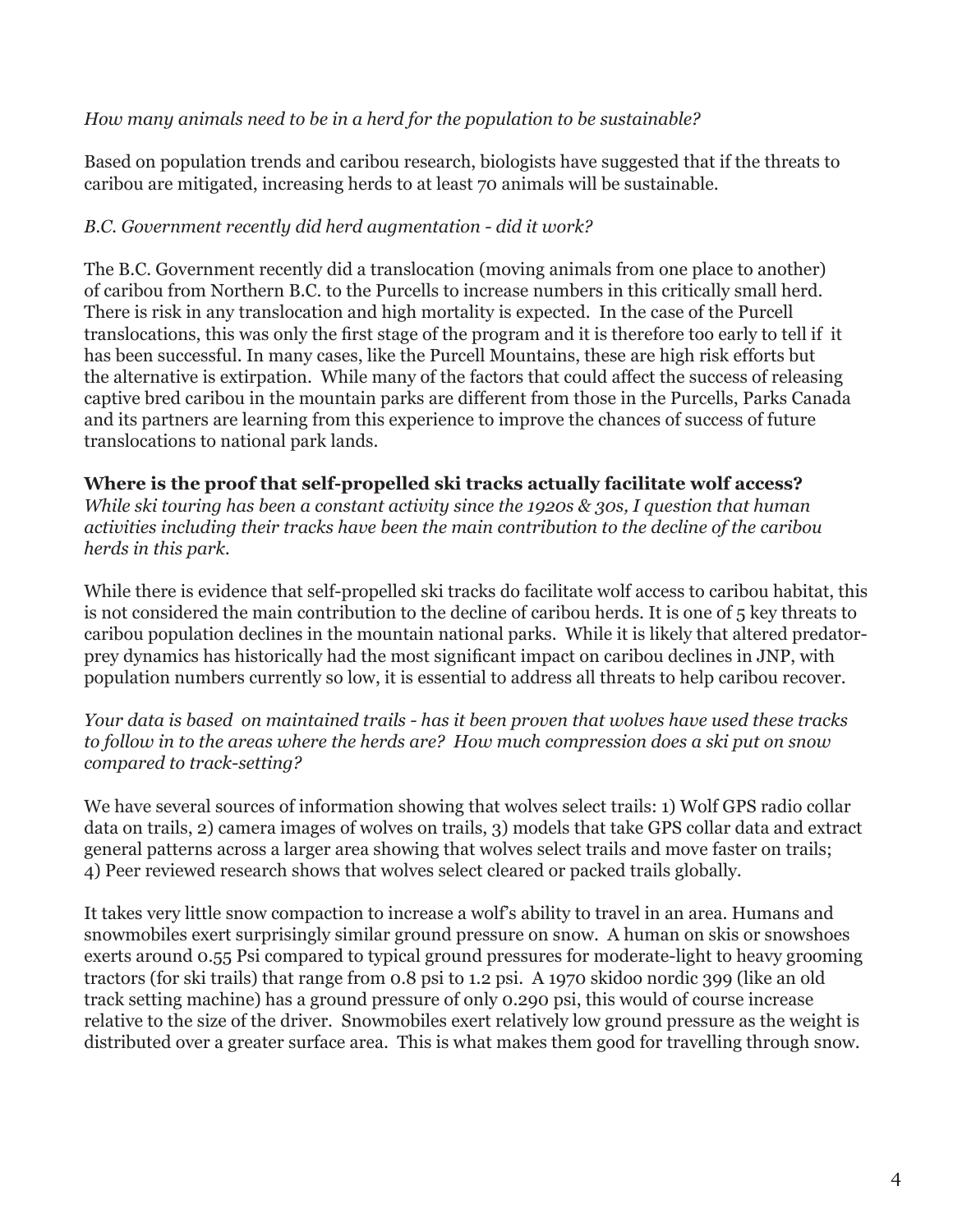*Wolves don't need tracks to walk on snow - why are we doing this? Even with tracks, if the snow is really deep and soft in the alpine, once wolves step off the track wouldn't they have difficulty hunting?* 

Wolves don't need tracks, and we will never prevent wolves naturally accessing caribou habitat. Data show, however, that they will choose to travel on trails and can travel faster on them. This indicates that wolves require less energy when travelling on trails, and can go farther. Caribou live

in these hard to access areas as a predator avoidance strategy, relying on the snow "buffer" to reduce the chance of wolves accessing these areas. Wolves have a high footload ratio in snow, about the same as caribou, but have short legs and are not as well adapted to walk in deep snow environments. They can, however, travel for short distances off-trail and in deep snow. We have seen wolves follow caribou tracks that intersect a trail, and wolves have killed caribou near trails (e.g. Verdant creek). If wolves can get through the snow "buffer" up to a wind-blown ridge, they are at a large advantage to move great distances. Caribou will also use wind-blown ridges, putting wolves and caribou in direct contact with each other.



#### *How much time has been spent talking to the outfitters, wardens, locals and guides to find out if encounters with either species are common in these regions?*

We spent months in the archives of the Jasper Museum going through historic records from many sources. This included records from traders, trappers and explorers, backcountry warden logs, wildlife summaries, and research updates from previous projects. We receive sightings reports from outfitters and were able to examine some of these from previous years. Caribou sightings reported by locals are also recorded into our observations database. All these sources were included in defining caribou habitat.

#### *Is there potential for adverse effects on caribou with higher frequency of use in these areas during March & April?*

While overlap of human use and caribou winter habitat could lead to displacement, the key threat being addressed by closures at that time of year is facilitated predator access. By late winter, depending on snow conditions, packed trails are less likely to offer wolves an unnatural advantage.

#### **Why would wolves choose to go into the alpine when other prey are lower?**

*Aren't we messing with predator-prey dynamics by doing this?* 

As wolf densities increase (can be caused by changes in prey numbers), wolves are competing for food. Some wolf packs will be forced to hunt in marginal habitat such as the alpine. While wolves don't use these areas frequently, we do have evidence that when they do, they often use trails to get there. In implementing seasonal closures, we are reducing the risk of our trails giving wolves an advantage, allowing them to access habitat that would normally be inaccessible. By doing this, we are restoring the natural predator-prey dynamic.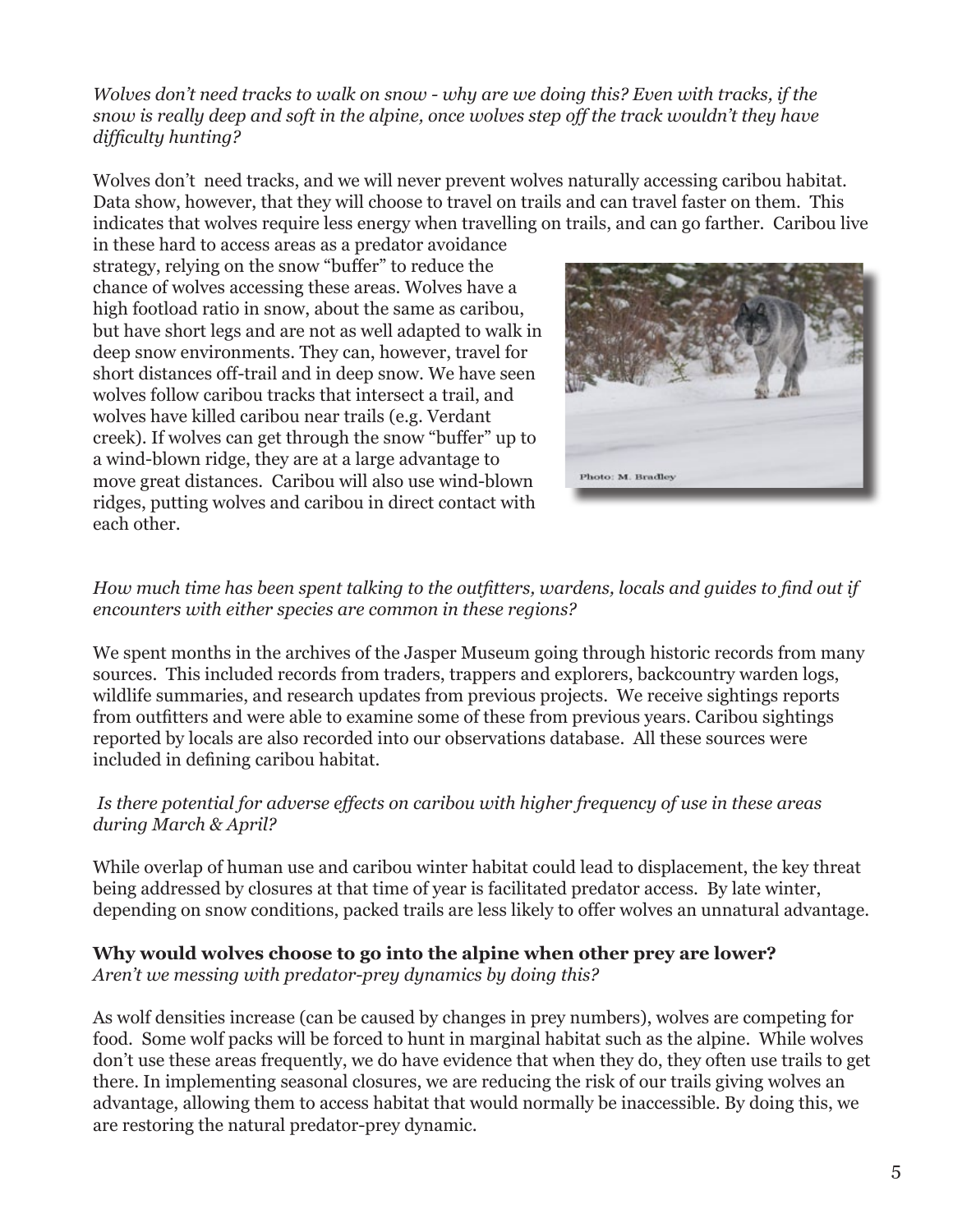#### *If wolves are the problem, why don't we control wolves - sterilization, wolf culls, shock collars, other ideas?*

Controlling wolves is an option, but it's not a long-term solution. Wolf culls have been shown repeatedly to be ineffective unless a year-round, perpetual program is implemented. Sterilization may have temporary benefits, but long term impacts to wolf biology are less certain; it could lead to pack dissolution and increased wolf density. There is some evidence that shock collars may provide a small deterrent to a specific site, but it is unlikely that this will be effective on the scale of a national park, and it may have further implications for wolf biology (e.g. collaring all animals will be necessary, effects to pack size and cohesion are unknown, and wolves may quickly learn to go around the 'shock zone'). Parks Canada believes that by addressing the root cause of wolf-caribou interactions (e.g. prey availability and predator access) we can have a longer-term positive effect on caribou.

#### **What about habitat loss?**

*We shouldn't be focusing on only one threat (predator access). Is there a prospect for success if we don't consider habitat loss?* 

Parks Canada has identified five key threats to caribou in the mountain parks. Actions are being taken to address all of these threats including habitat loss. Our success in reducing or eliminating all the threats and not just one or two, will be essential for caribou recovery. Specific to habitat loss, we have no evidence to suggest that habitat is a limiting factor in JNP. To reduce the threat of habitat loss, we are working within the Park boundaries to ensure that wildfires in caribou habitat are addressed immediately, and have made prescribed burn plans with caribou habitat in mind.

*What can anyone say, when Parks asks us to give up most of the backcountry skiing in the park to save the caribou, and the decision to expand the Marmot Basin Ski Area has already been finalized before the caribou study for that location has even been completed?* 

Parks Canada has not made any decisions about future development and use of the Marmot Basin Ski Area. The *Marmot Basin Site Guidelines for Development and Use* (2008) outline what development and use may be considered in future, and establish growth limits, ecological management parameters and approaches to ski area operation. The site guidelines propose a leasehold reduction of 18%, removing the Whistler Creek bed area from the lease to protect this ecologically important area from future development. In exchange for this lease reduction, Parks Canada is prepared to consider a number of potential future initiatives through a long-range planning process. The caribou risk assessment, led by Dr. Fiona Schmiegelow at the University of Alberta, will inform long-range planning decisions by Parks Canada for Marmot Basin. It will also provide information for managing off-piste and out-of-bounds skiing in the Whistlers Creek drainage. More information on the Marmot Basin Site Guidelines can be found at: http://www. pc.gc.ca/eng/pn-np/ab/jasper/plan/plan8.aspx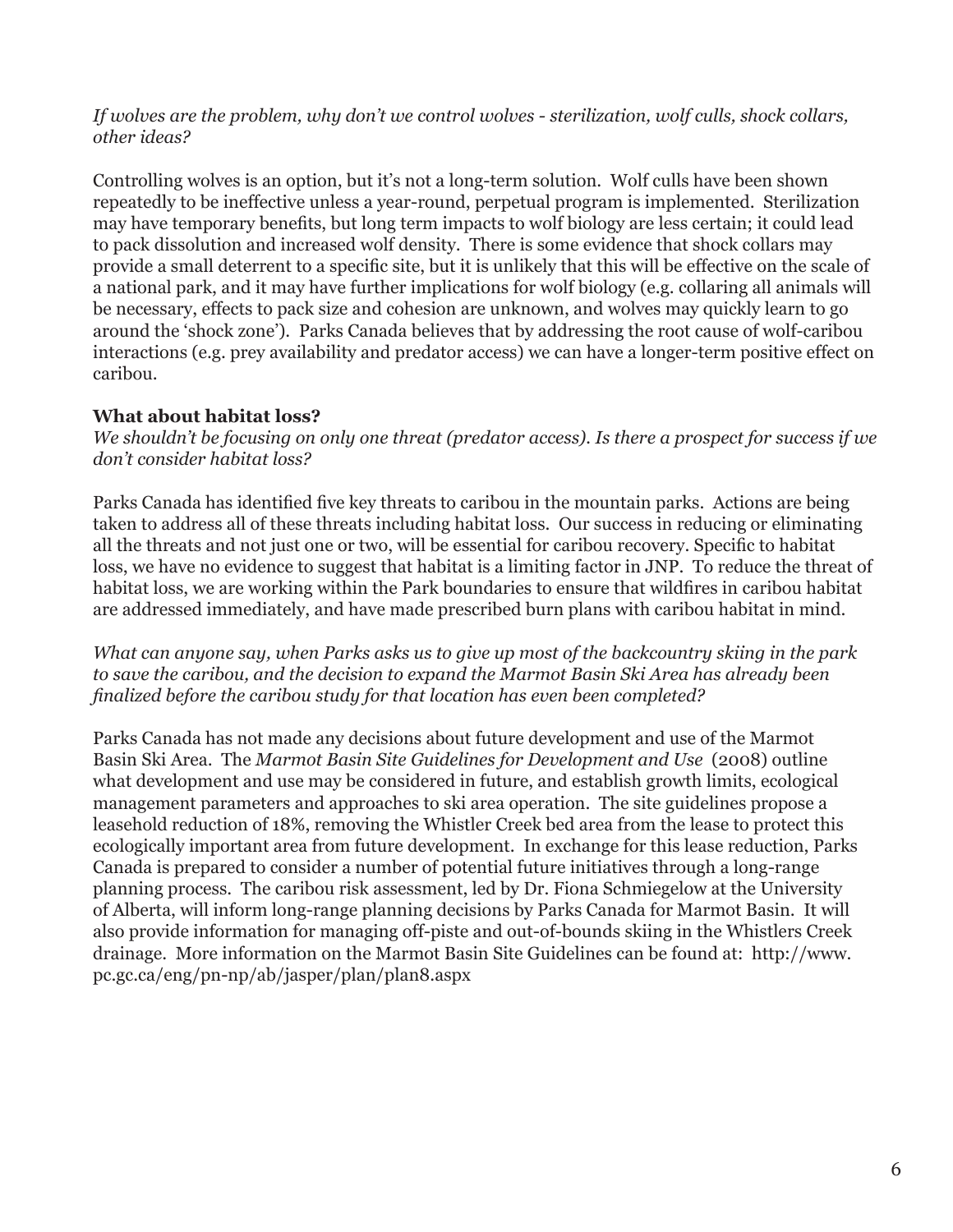#### *Did the 2003 burn in the valley beside have an impact? 15 years ago the Maligne herd was strong.*

The 2003 burn in the Rocky River undoubtedly had a large impact on predators and prey in that region, but it was outside of caribou habitat. Wolf dynamics in the Maligne valley have changed significantly in the last decade, and from 2003-2006 there were two resident wolf packs in the area. We believe this was the most important factor explaining caribou decline in the Maligne.

#### **Has there been an increase in caribou numbers and a decrease in wolves since the implementation of the Cavell seasonal closure (2009)?**

*What are the stats on caribou mortality and wolf predation/access? How many caribou are killed by wolves in the winter and summer? How many have been killed by avalanches, and does the fact that the change in climate and the change in snow conditions contribute to making it more difficult for both wolves and caribou to travel in winter months?* 

It is difficult to measure population level effects from a closure of such small geographical extent. The purpose of the closure is to stop facilitating wolf access to this important winter caribou habitat. To gauge the effectiveness of the closure, we looked at how wolves responded before and after. We found that in 2010 wolves were 1.6 times more likely to select the trail once it was open compared to when it was closed. Also, wolves travelled significantly faster on trails than anywhere else, and they selected to travel on trails instead of other features throughout their pack's territory.

Caribou mortality as a result of wolf access is a rare event and difficult to capture. With the current status of Jasper's caribou herds, however, the impacts of these rare events could be devastating. While we cannot prevent natural predation events, we can stop enabling these events. We have been following wolves for several years looking at what wolves kill and where it occurs. In 2012, wolves were not prevented from entering the Astoria valley (shallow early snow pack) and they were successful in killing 3 caribou during the closure period. This was done naturally, without human interference. It is not possible to know what the effects would have been had there been a trail into the valley. What we do know, however, is that wolves select to travel into the valley more strongly when a trail is present.

Our current research program has been active for 10 years. Many of our mortalities are "unknown" because we can't be there when it occurs. Only when we have a collared wolf pack simultaneously at the location can we say that a wolf was responsible for the mortality. We have tracked 78 caribou since 1988. No tracking was done between 1993 and 2001. During this time we documented 49 mortalities of collared animals, 20 of which were caused by wolves, 17 were unknown, 4 were from avalanche, 3 were from grizzlies, and 5 were other from other causes.

#### *How many caribou were killed during scientific studies over the last 30 years (capture & collaring)?*

There was one caribou death in 2001 and one suspected but unconfirmed from the 1988 -1993 period. Parks Canada does acknowledge this risk, however, and caribou are no longer being collared in JNP. Population counts are being conducted using DNA scat analysis, a noninvasive method that has proven effective over the last 7 years.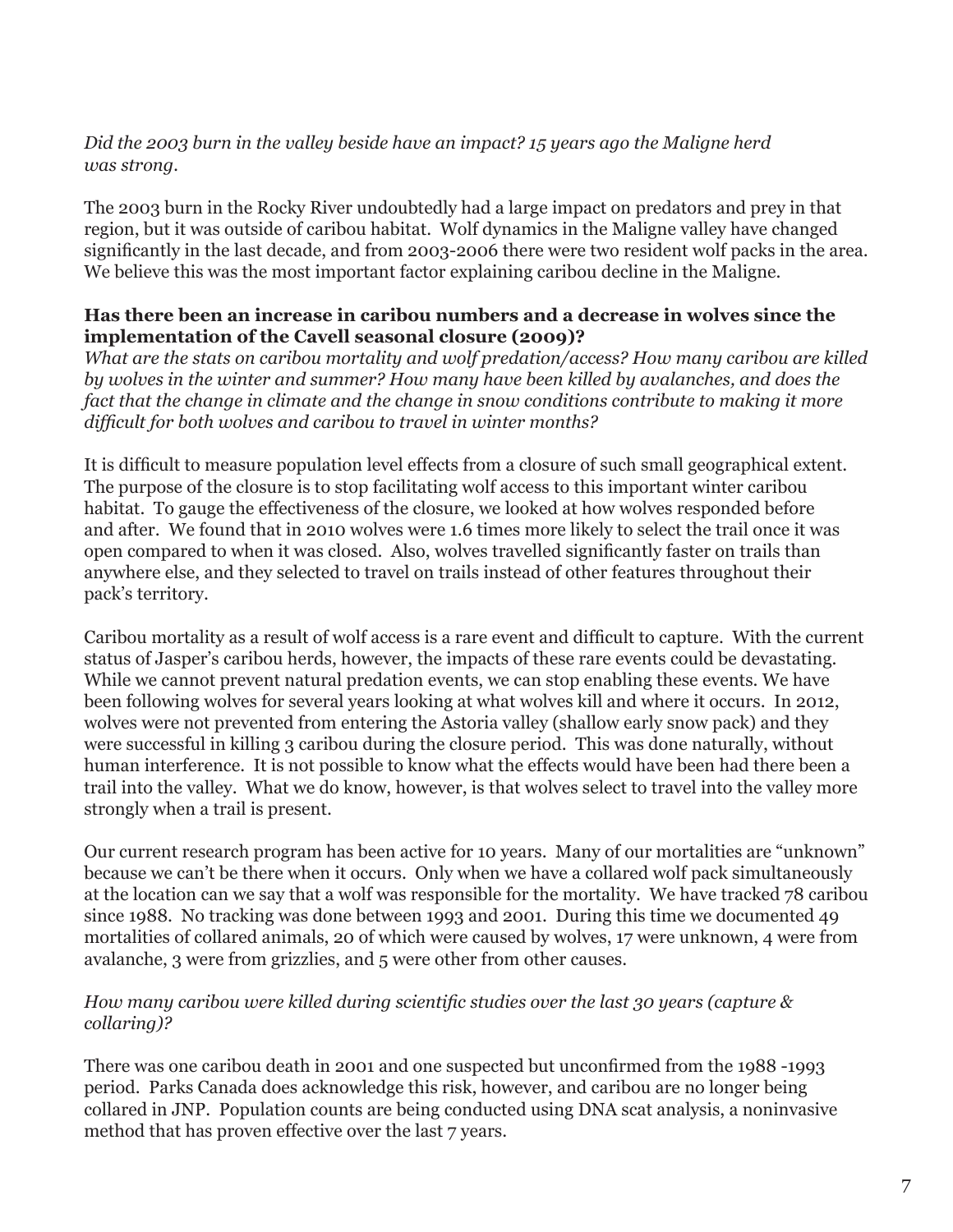#### **Under what circumstances would Parks Canada consider re-opening an area?**  *What if the resident herd is wiped out (like in Banff)? How long are the closures? What would be the criteria to reopen? If funding isn't secured for captive breeding will the closures still go ahead?*

Caribou recovery is a long-term process and threats will need to be mitigated at least until herds are stable or increasing, and able to withstand natural predation. Once this is achieved, criteria for removing the proposed seasonal closures could be examined.

Our objective is to prevent the loss of any of JNP's caribou herds. If however, a resident herd becomes extirpated, Parks Canada would pursue re-introduction of caribou as is planned for Banff National Park. If funding isn't secured for the captive breeding program, Parks Canada would look at other options for herd recovery as all 3 Southern Jasper herds are at risk of extirpation. This would still involve adjustments to winter backcountry use in important caribou winter habitat to address the threat of *facilitated predator access.* 

**What are Parks Canada's plans to educate our kids (especially local kids) on caribou?**  *Is Parks Canada embarrassed by the lack of knowledge in Jasper's schools about caribou? How are you "capturing hearts and minds"?* 

Woodland caribou education has been a priority for Parks Canada and conservation actions for at least the last decade in JNP have included outreach initiatives. More recently, the "Caribou in Your Backyard" program provided interactive learning opportunities to all students in Jasper's schools. This program was later refined to target specific grades where caribou fit into curriculum outcomes. Currently caribou programs are offered in Jasper to grade 3 students and in conjunction with the Palisades Stewardship Education Centre to grade 7 and grade 10 students. For the last four years, through the nationally funded caribou conservation program, there is a public outreach and education person dedicated to caribou in the mountain parks. As this position is based in Jasper, locals and visitors have benefited from numerous learning opportunities including "Caribou got the Blues" music events and yearly participation in Jasper's Enviro Fair, Parks Day, Jasper in January,

the Wildlife Festival and interpretive programs. In 2012, students from the Jasper Sustainability Club for Youth were invited to assist with wolf killsite monitoring and two students accompanied a CBC media crew and Parks Canada staff into the Tonquin to learn about caribou research. Last year a "Caribou Ambassador" program was piloted as an outreach opportunity at key trailheads leading into caribou habitat. Communications also reach out to external audiences in a variety of ways including local, regional and national media, up to date web content, social media, interactive educational resources, Calgary Zoo programs, and other urban outreach initiatives.

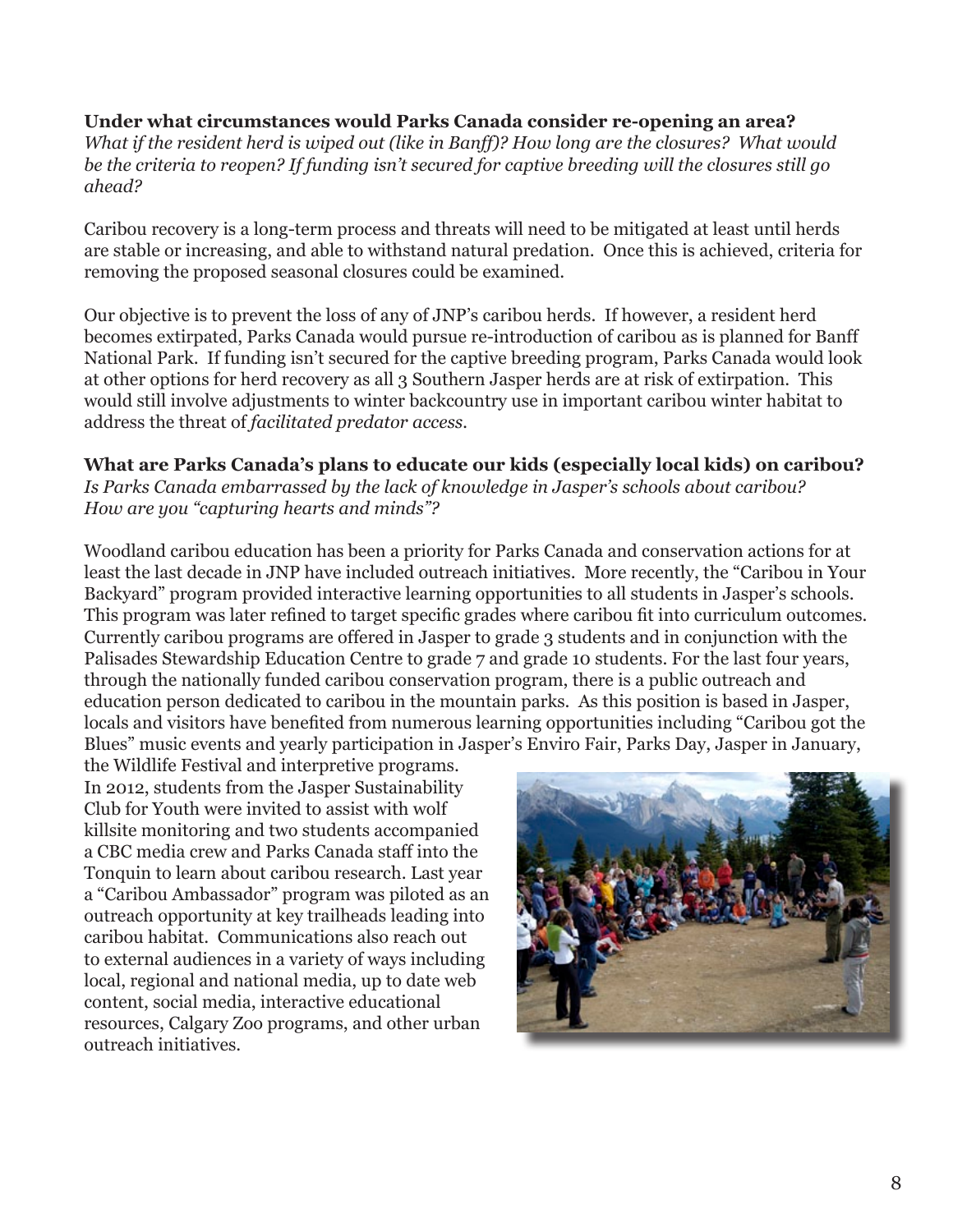#### **Will there be any value in closing the North Boundary area when the A La Peche herd spends a lot of time outside the Park?**

*Is Parks Canada working with neighbouring land managers?* 

The A La Peche herd, more than any other herd in the park, faces the pressures of habitat loss and fragmentation outside the Park. Recent evidence shows that some of this herd no longer migrates into the foothills, choosing to stay in JNP year round. It is a priority therefore to protect what intact habitat remains within the Park and Parks Canada is working with neighbouring land managers toward caribou conservation. (i.e. Alberta Environment and Sustainable Resource Development, Alberta Tourism, Parks and Recreation, forestry industry representatives, etc)

#### **What about other species - why are we managing for a single species?**

Under *Species at Risk Act* legislation, when a species is listed, it is a priority to protect individuals found on federal lands, and once a recovery strategy is in place, to protect what is determined as critical habitat. While this places a focus on single species management, the result of protecting caribou habitat will also help other alpine dwelling species. Parks Canada is currently working on Action Plans for species at risk found in national parks that will better coordinate efforts to benefit multiple species and ecological integrity priorities. Management of caribou inevitably involves management of other large ungulates and their predators; we don't aim to manage a single species, but instead an ecosystem of which this particular species at risk is a part.

#### **What are other national/provincial parks doing to protect their caribou?**

*If species at risk can't live in a national park, where will they have room?* 

The *Conservation Strategy for Southern Mountain Caribou in Canada's National Parks* outlines actions for Jasper, Banff, Mount Revelstoke and Glacier National Parks. In British Columbia, to assist in the recovery of the Columbia North herd, a number of partners including Parks Canada, the Province of B.C, recreational user groups, First Nations and industry are supporting the implementation of a maternity penning program that combined with actions to mitigate threats such as seasonal area closures, habitat protection, and management of alternate prey numbers, aims to increase calf survival in that area. The recently released *Recovery Strategy for the Woodland Caribou, Boreal population (Rangifer tarandus caribou) in Canada* provides direction for the implementation of conservation action plans for Boreal caribou across Canada. Wood Buffalo and Wapusk National Parks have been involved in that process. Some of the caribou conservation methods on nearby provincial lands, outside of national parks, have included wolf culls, wolf sterilization, liberalized hunting seasons for wolves and cougars, caribou maternity pens, predator-exclusion fences, reductions in other prey populations, access management and industrial operating guidelines in caribou habitat, closures and restrictions to recreational activities (snowmobiling, heliskiing), augmentation of herds, minimizing industrial activity in core caribou habitat and caribou habitat restoration.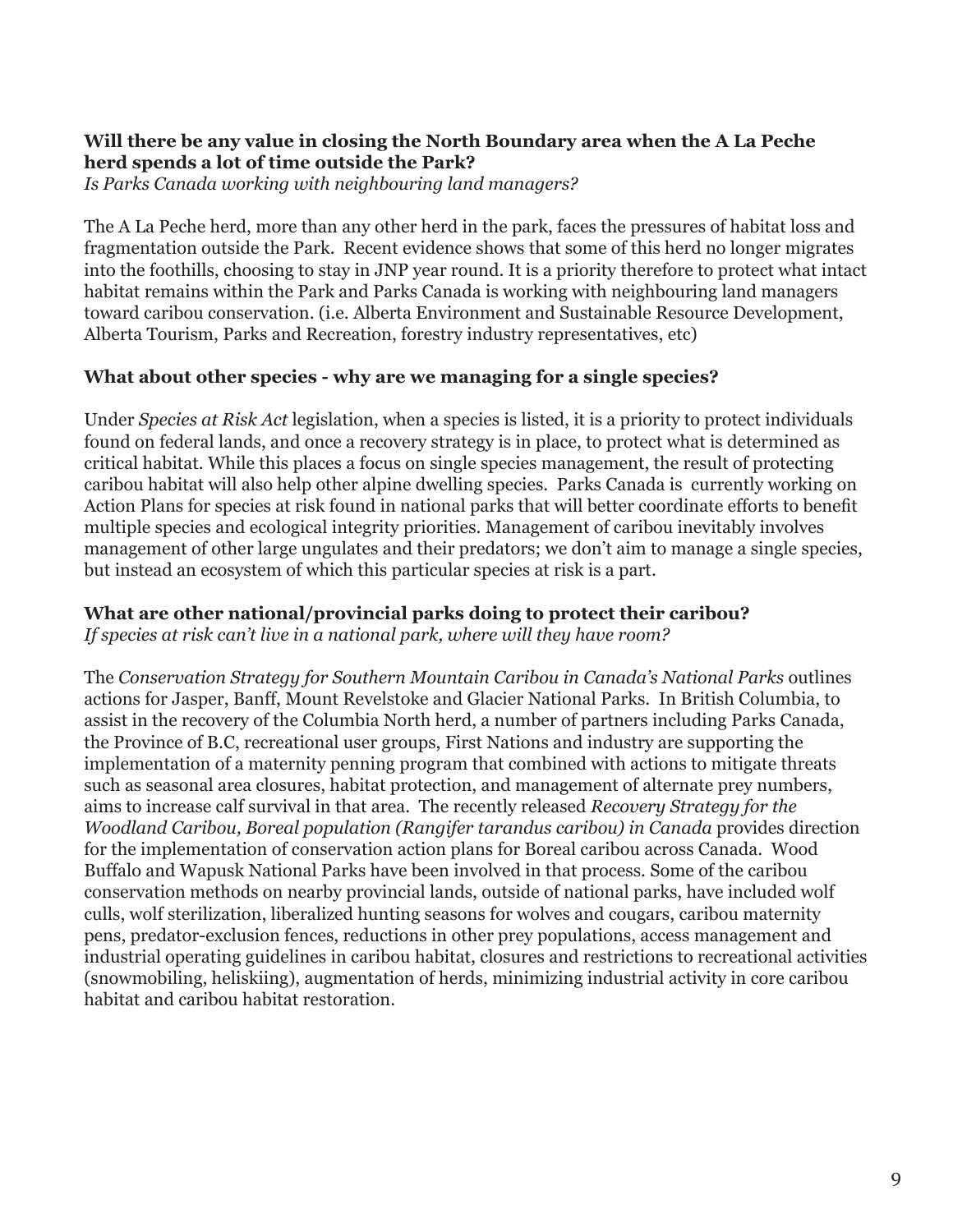#### **General Comments:**

**Following is a compilation of comments received in response to caribou conservation information presented. As they are not specifically questions but reflective of personal opinion or general commentary, Parks Canada has not included responses.** 

*The reasons for the decline of the mountain caribou herds are multi-factorial. Parks Canada does not have any empirical evidence that the proposed winter closures of Jasper's back-country would be enough to reverse the decline. In fact, in years of low snow pack, the wolves will be able to access the caribou winter grounds even if people do not.* 

*If there are strong compelling reasons why a road closure Nov. 1 - Mar. 1 would help the caribou and if there is a good measurement system in place to determine if a several year closure helps the caribou population, then I am willing to consider this. But to date, I haven't heard a lot of evidence that road access is killing off the herd.* 

*Parks Canada has a responsibility to protect the Park for future generations*. *Jasper is also a World Heritage Site: This also implies a responsibility to the rest of the world to preserve and maintain what values and species are here.* 

*Parks knew what needed to be done to protect caribou some 30 years ago, and nothing whatsoever has been done for almost all of that time.* 

*I am also a backcountry skier, and I understand the distress of the backcountry users; these closures will be very painful. I do, however, also understand the importance of what needs to be done, and I accept that with the privileges of recreating in a national park also come the responsibilities to preserve and protect it. I am only hoping that Parks Canada itself will now also come to recognize its own responsibilities and to stand firm on whatever measures are necessary to protect the caribou.* 

*Our National Parks are not just for people to play in, as most people seem to believe, but for future generations to know that Canada's wildlife and other species are still alive and well. As a previous back-country skier I accept that there are a lot more people in the Parks than there are animals, who, unlike people, have few other places to go, and so should have priority for protection.* 

*Distressed to hear some asking to have wolves killed in the park so that they can ski when and where they wish. There must be limitations to what can be done in a national park.* 

*Balance: I know that as users we want access to everything, and to fully support the health of the ecosystem we should never venture into it. Those of course seem mutually exclusive - but somewhere in the middle there must be a sweet spot where we encourage and support the ecosystem while also allowing people to experience said ecosystem so those people can then be a part of the encouragement and support.* 

*While we applaud efforts to help the caribou in the national parks I think we all know that the real reason for this species decline is the unabated industrial development of the adjacent boreal forest by the oil, gas, and coal industry.* 

*I am fully prepared to restrict my use of the JNP backcountry conditional upon Parks Canada providing: enhanced funding for caribou monitoring and research, ensuring that the winter restriction is enforced, any proposal from Marmot Basin Ski Hill to expand into Whistler Creek is denied.*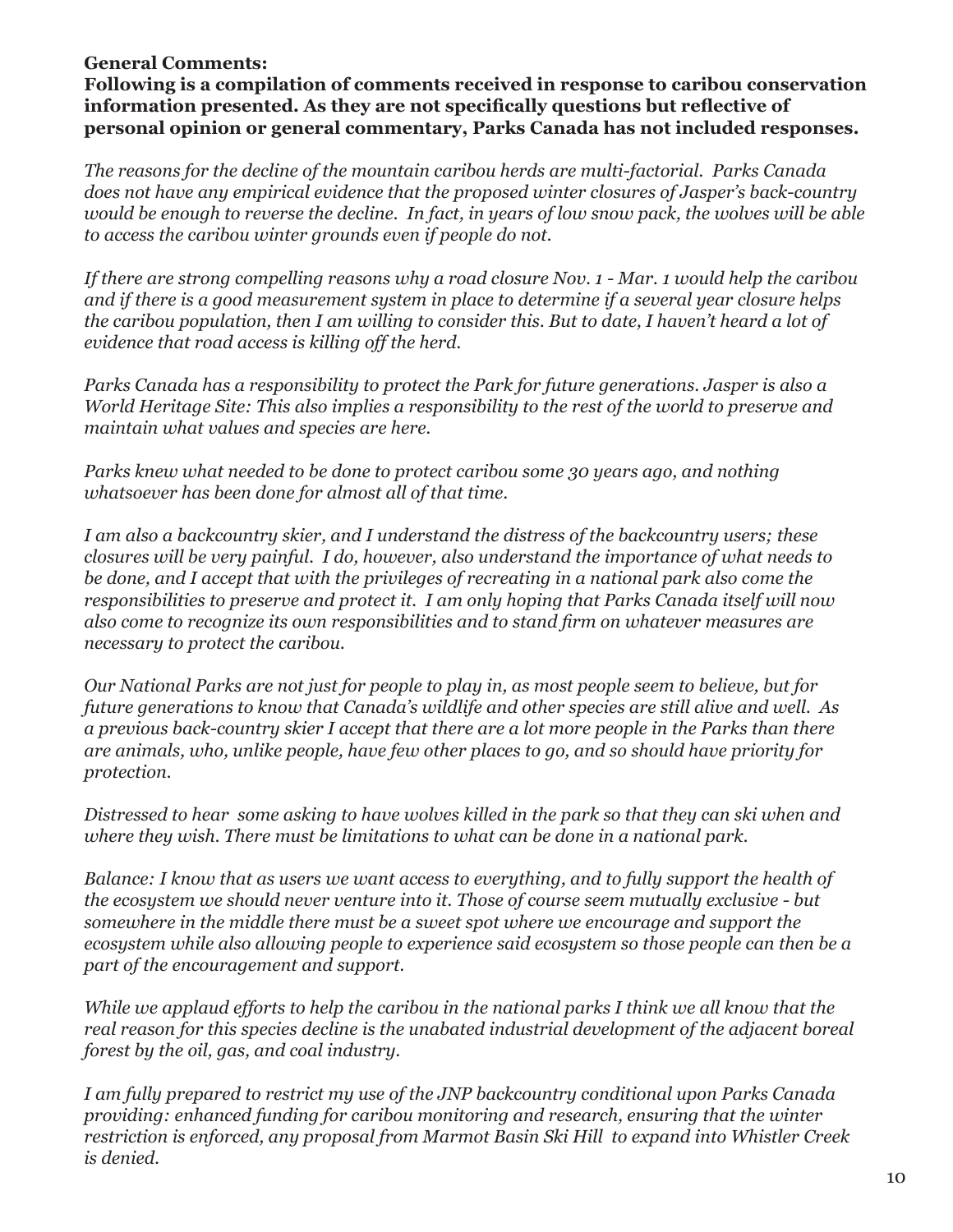Proposed Adjustments to Winter Backcountry Use in Support of Caribou Conservation Summary of questions and answers:

#### **What is being done to capture the human impact of these closures?**

*Economic impact (Commercial backcountry lodges, rental equipment, etc); impact of taking away the reason many people live in or visit Jasper.* 

Parks Canada hosted the two winter recreational user sessions, the outcome of which is being summarized in this document, in recognition that this particular stakeholder group would be directly impacted by the proposed adjustments to winter backcountry use in important caribou habitat. Parks Canada is also meeting with commercial operators in these areas as well as representatives from the Municipality of Jasper, the Jasper Chamber of Commerce and Tourism Jasper to discuss the proposed seasonal closures and how these may impact them. Parks Canada is using information from these meetings to compile recreational use data and analyze where changes may be made or alternative options offered.

#### **What could you hear from us, from Canadians that would get you to change priorities to preserve recreational areas? Where is our specialist?**

As mentioned, Parks Canada held two workshops with regional winter recreational users. This was an opportunity to get feedback directly from the "specialists" - those of you who use these areas in winter; have cultural and historical connections to the areas, trails and cabins; and have long and diverse experiences of winter in Jasper National Park's backcountry. The inventory, comments and suggestions will all be considered in decision making by Parks Canada.

In the winter of 2011/12, Canadians were given the opportunity to comment on the *Conservation Strategy for Southern Mountain Caribou in Canada's National Parks* including some of the proposed actions to address the 5 key threats. The results of the survey conducted indicated that the majority of respondents were willing to adjust their recreational use of the mountain national parks in support of caribou conservation. More specifically, 90% indicated that they would support seasonal trail closures or the relocation of trails to limit recreational impacts in important caribou habitat. While this was discussed in the broad context of caribou conservation in the mountain national parks, the specific closures being proposed for Jasper National Park will be available for public comment prior to decisions being made, to ensure that all interested Canadians have an opportunity to provide input.

#### **Why is Maligne being dealt with separately? If we are dealing with caribou habitat at the park level then all areas should be included.**

The Jasper National Park Management Plan contains broad direction for the Maligne Valley: to enhance the ability of visitors to connect with the area and update infrastructure where needed, while maintaining the area's high conservation values and improving space and security for wildlife–with a focus on caribou conservation and grizzly bear habitat security. Given the complexity of interacting factors and considerations in the valley, a more detailed strategy is needed to focus Parks Canada's implementation efforts. Parks Canada is currently preparing an Implementation Strategy that will propose actions and approaches to meet ecological and visitor objectives in both winter and summer. Opportunities to review and comment on the strategy will be provided later this spring or fall.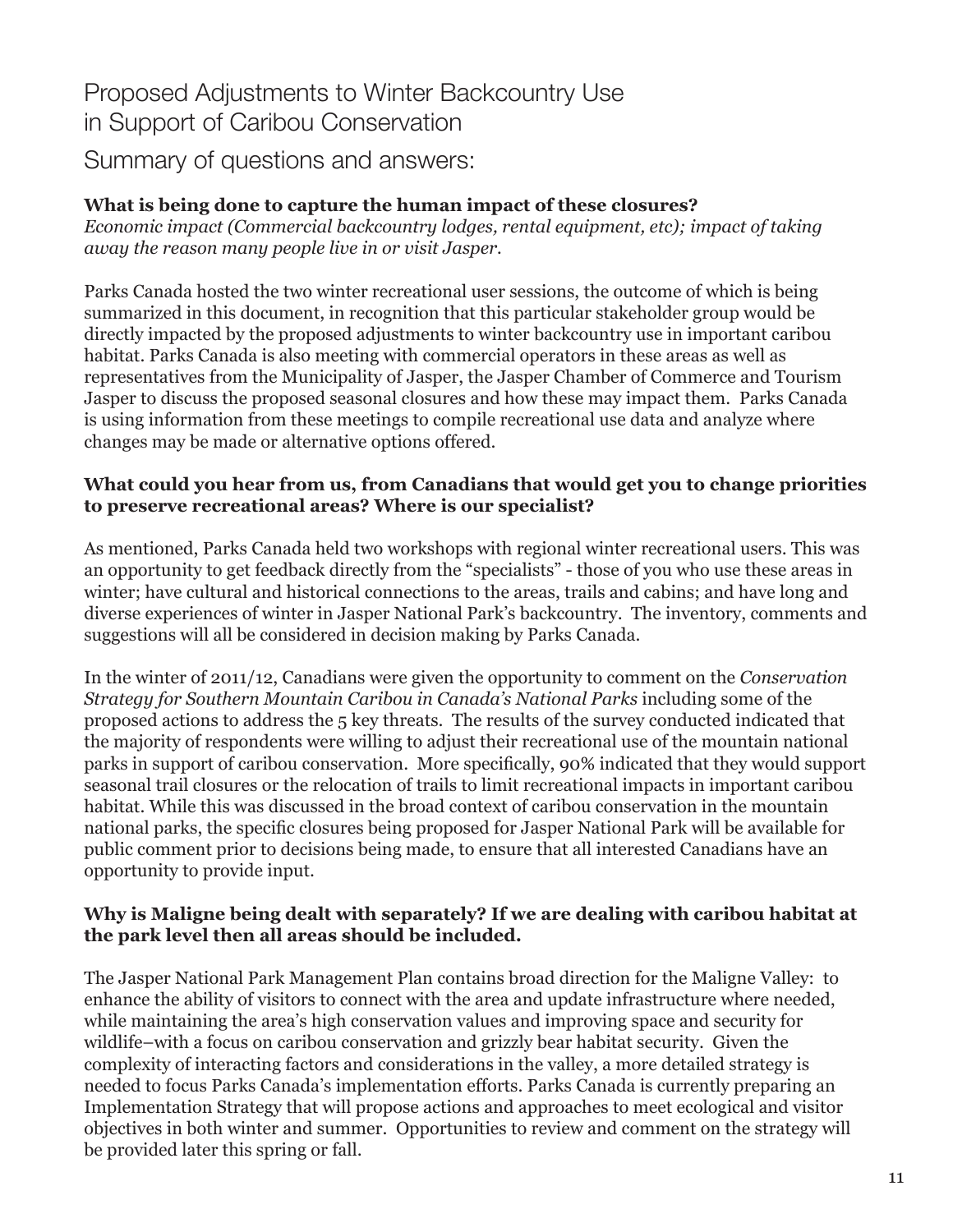#### **How was the Whistlers Creek area determined? Why doesn't it follow the Marmot Pass Area?**

The study area for the caribou risk assessment was determined through the development of the Marmot Basin Site Guidelines approved in 2008, a collaborative process that included public consultation. The study area includes Marmot Pass.

#### it easy for wolves to access terrain they would normally never get to in March? **Why would the closures reopen on March 1st, right at a critical time where the snowpack begins to soften at lower elevations, where putting in a trail would make**  Why would you even take that chance just so a few select people can get their powder **turns in?**

By late winter snowpack generally consolidates and wolves can easily travel on top of the snow. At that point packed trails offer no advantage. Snowpack is, of course, variable from year to year and the March 1st date represents a compromise between caribou conservation objectives and the opportunity for winter recreational use of these areas.

#### **Are these closures just a way to address Parks Canada budget cuts?**

*Funding cuts - 6th threat to caribou?* Will track-setting increase? *Will Parks Canada do more work to open more areas? To open any new/alternate areas would require an influx of money where will this come from?* 

As very little funding is required to maintain JNP's winter backcountry offer, the proposed closures are not a way to address budget cuts. They are intended to address the threat of *facilitated predator access* to areas of important winter caribou habitat.

Parks Canada is committed to maintaining current winter opportunities in JNP for sightseeing, walking/hiking, cross-country skiing and other recreational pursuits by clearing and maintaining roads and trailheads, grooming trails, preparing snow reports, and maintaining the avalanche control program. Through the workshops, we have compiled an inventory of current and potential winter recreational use in JNP's backcountry. This information will be used to inform decision making by Parks Canada related to both caribou conservation and winter service offer, and future planning for JNP.

#### **Are more people using trails now than 10/20/30 years ago?**

 *of these areas at present? Do you have recent figures for the numbers of back-country skiers and snowboarders using any* 

There is no evidence to suggest that winter backcountry use has increased significantly. While some overnight use can be captured through accommodation stats and backcountry permits, day use is difficult to track consistently. Some indications of use can be gauged by trailhead washroom use, parking capacity and visitor feedback, none of which seem to indicate a large increase in use.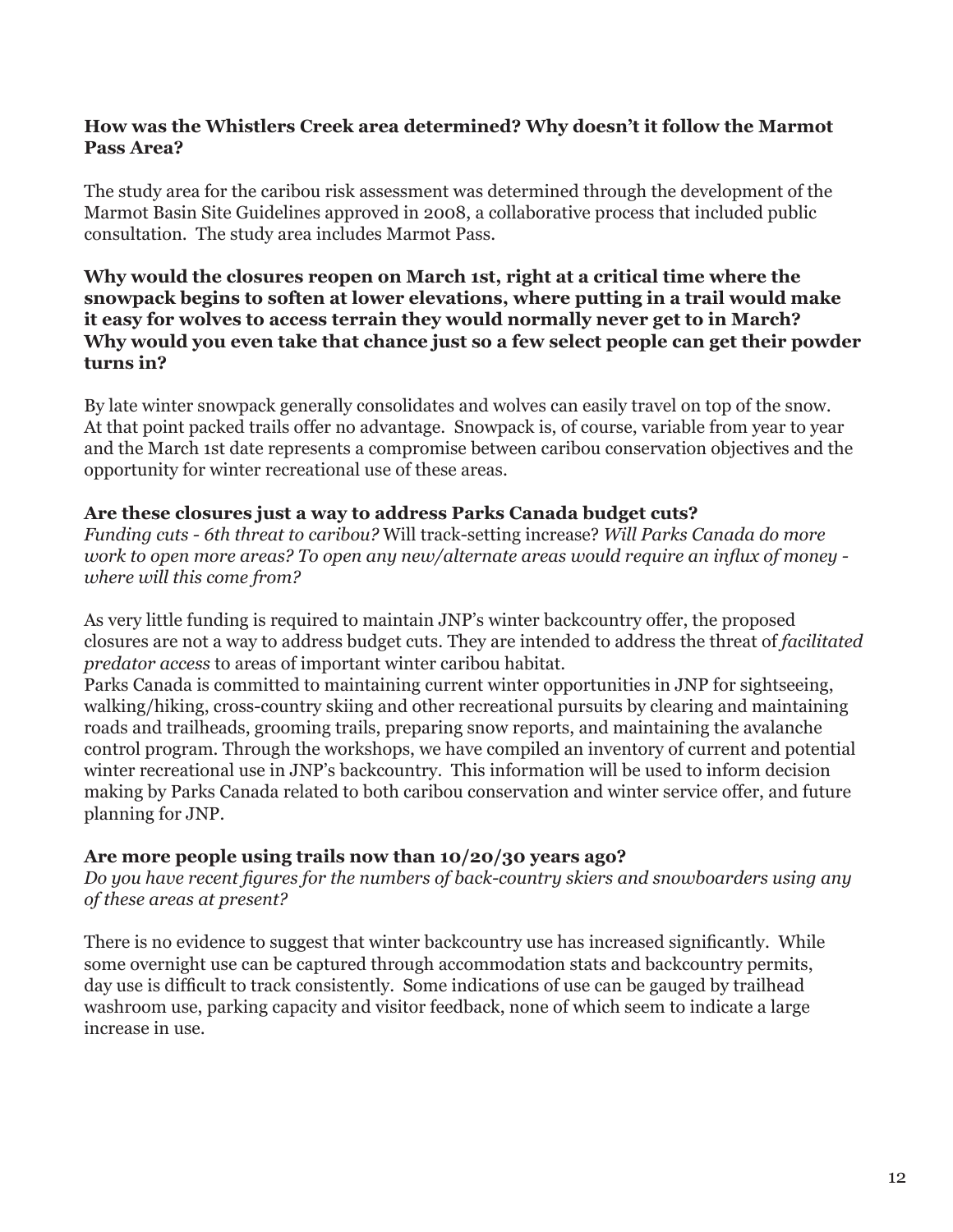#### **How do you propose to enforce the closures and what are the consequences of being caught in a closed area?**

Any new seasonal area closures approved by the Superintendent for implementation will be enforceable under Sec. 36 of the National Parks General Regulations. During the specified closure period, violators would be charged a fine of up to a maximum of \$25,000.

### Suggestions for changes to the proposed adjustments to winter backcountry use:

**The following is a compilation of suggestions and comments from the recreational users' sessions. While no answers are provided, this input will be used to inform decision making on the proposed seasonal closures.** 

#### **Adjustments to closure areas:**

*Adjust boundaries so that key ice climbs are not cut off. Is Yellowhead Pass Trail included? Should preserve winter access to this historic trade route. Choose 2 areas to close and see how that goes before closing all areas. More closures up higher rather than closing off areas completely. Shut down North Boundary and Brazeau areas.*

#### **Can we keep these areas open?**

*Keep Mile 45 Burn open* 

*Keep North half of skyline open, close road at Watchtower Keep the Tonquin Valley open via the North access or by helicopter. (and keep the Cavell Rd* 

 *to use it anyway, and it's a small area with no evidence of winter caribou use that I'm aware of. It is also an area of heavy skier use, historically, and easy access to pleasant alpine and closed to March 1 but allow earlier access via the North access or helicopter). Keep these areas open: Bald Hills, Snow Bowl and Watchtower Basin - This is an historic area for ski touring, and is probably the most used by skiers in Jasper National Park. Furthermore, the caribou population there is probably beyond saving. Hopefully, the remnants of the herd may learn to stay to the south, in the Maligne Pass/Brazeau area, which could be closed. Keep Whistler Creek Basin open - skiers, snow-boarders and staff from Marmot Basin are going sub-alpine ski touring terrain.* 

*Please don't close any areas - we will miss them if they are closed.* 

#### **Adjustments to timing:**

*Have certain areas open earlier one year and then another area the next. Have closures based on snow conditions, presence/absence of caribou and/or wolves. Continue the partial closures you have in the Cavell-Tonquin Area (November to mid-February) until you have good evidence of its impact on the caribou population, then review it. The proposed March 1 opening of the Cavell Road will seriously impact the groomed XC skiing offer since Feb, can be a meltdown disaster in the lower elevations. March 1 date is far too late - miss Family Day weekend in February and people often ready to* 

*move on to Spring activities.*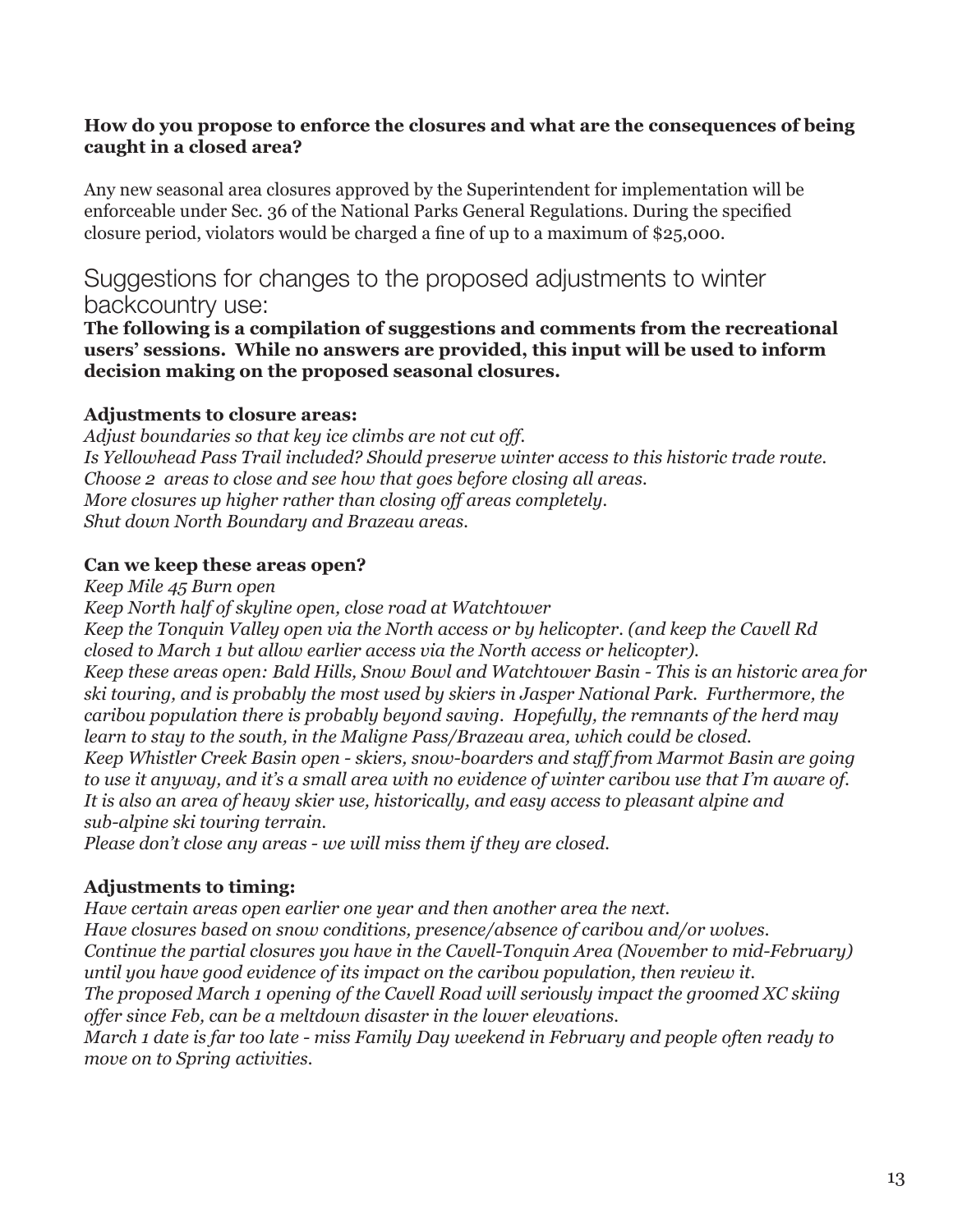*The Tonquin Feb. 15 opening date was very effective. We all respected that closure since it made sense. People tend to respect closures if they are reasonable and have alternatives to chose from.* 

#### **Things to consider for new/alternate areas:**

*There are few (if any) alternatives for the proposed closure areas. Areas being considered for closures provide easy access to the alpine offering options throughout the season. There is nothing else comparable in the park.* 

*We use some of the current areas because of existing facilities and infrastructure. Develop facilities that do not conflict with caribou habitat - series of huts, options for day/overnight/ weekend trips, replace existing far-flung facilities, open warden cabins to public bookings and use. Could allow some recreational user groups to erect and maintain basic backcountry shelters to take the pressure of PC for funding. Need options for 3 - 4 hours of skiing, huts or shelters for longer tours.* 

*It's very important that both front country and back country be considered together when discussing winter recreational use. I believe that most winter recreationists use both the front and back country offer and perhaps by combining back country access restrictions with an augmented front country offer it would make the overall changes more palatable to some.* 

*All fire roads (Signal, Geraldine, Palisades and Pyramid) could be brushed to aid in the skier/ snowshoe quest to get up high.* 

*Elevation is absolutely crucial when talking skiing in this park. Good skiing is above 1500 m and in many areas takes too long to access this elevation in a day.* 

*If you build a road to provide easy access to the Elysium Pass area, I wouldn't object to your proposed closures.* 

*Where we ski depends on snow conditions, avalanche forecasts, weather, etc. Some alternatives may only be possible when all those factors align.* 

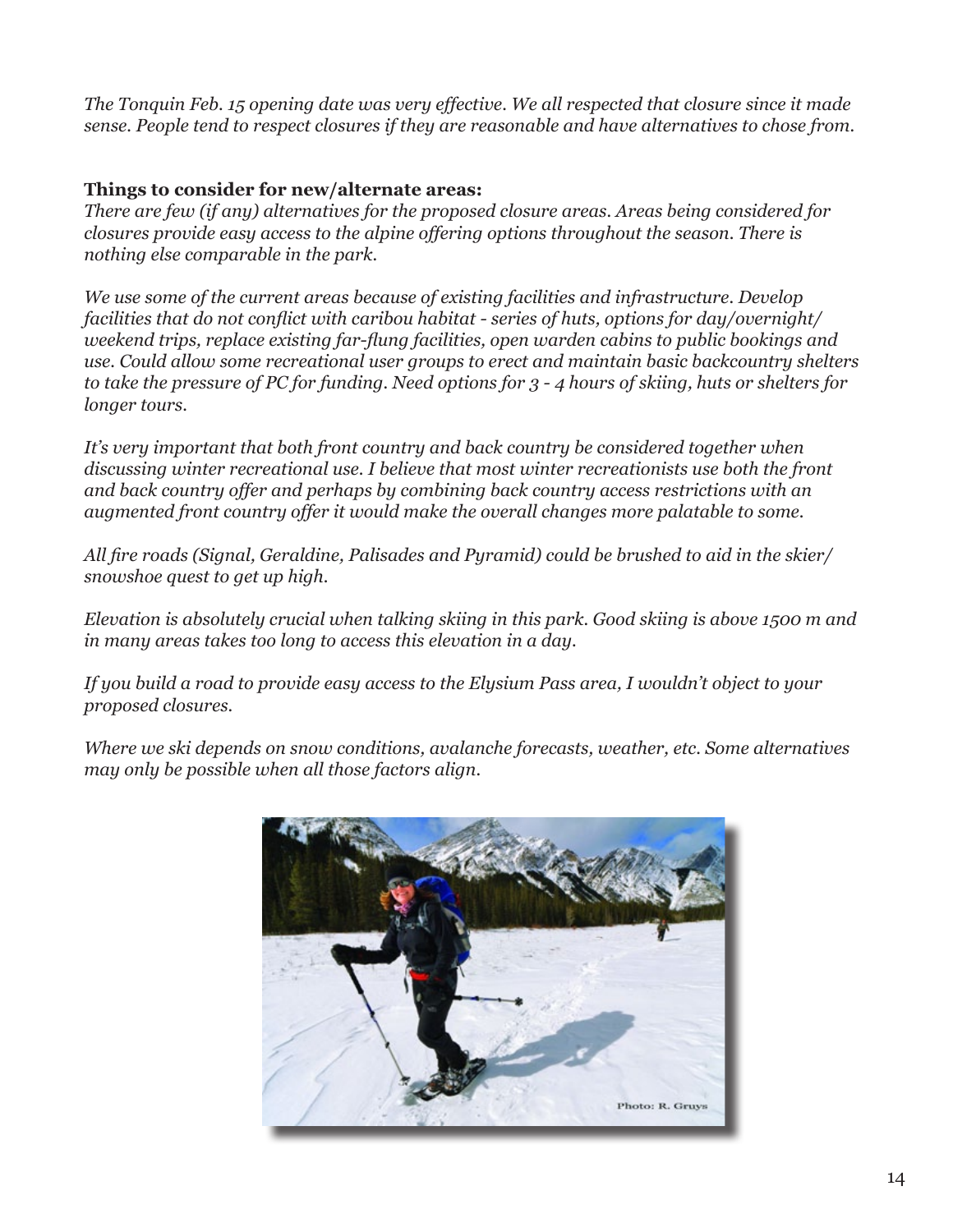#### **Other comments:**

*Will avalanche forecasting continue if these areas are closed? This is still needed for ice climbers. All this needs effective communication, including info centre year round with long hours and up to date website.* 

*Closures will have an environmental impact: to access different areas will require driving greater distances, more fuel consumption, more potential for wildlife-vehicle collisions, etc.* 

*Closures will concentrate use in open areas and in the valley - what impacts will that have?* 

*Many of us filled with despair that huge tracts of this park will be closed forever based on evidence from dubious data and it will not make any difference in the caribou's survival.* 

*To close down these areas is telling us all that we don't know the real answer, but just to be sure, we are going to close down all the places where people want to ski, and where the terrain is such that it allows skiers of all levels to enjoy the mountains.* 

*If less people use the backcountry due to restrictions, closed trails or unmaintained trails then there will be less people who care about preserving the backcountry. This puts the backcountry in danger of development due to the smaller voice of the opposition. Things such as the nearby Cadomin mine could one day be expanded into Jasper if the boundaries are reduced due to lack of interest in preserving the backcountry.* 

*There is still time for spring skiing (the best skiing of the year!) after the closure, and other areas remain unaffected altogether (e.g. Parker Ridge/Hilda/Nigel/ Fryatt/Elysium etc). NIMBY in a National Park... who would have thought!*

 *March 1, so the areas are not totally closed off. While I do not like to see large chunks of JNP's backcountry closed off to back-country skiers, in this case I believe the future of the caribou should have priority, particularly as their existence is so threatened elsewhere. It should be noted that these areas will be open by* 

*These closures are meant to help a Species at Risk Act protected animal - this should be a priority in a national park.*

*We urge you to reconsider these proposed changes which are likely to do little to help the caribou and will deprive* 



*many of us who are among the parks strongest supporters of access to these areas.*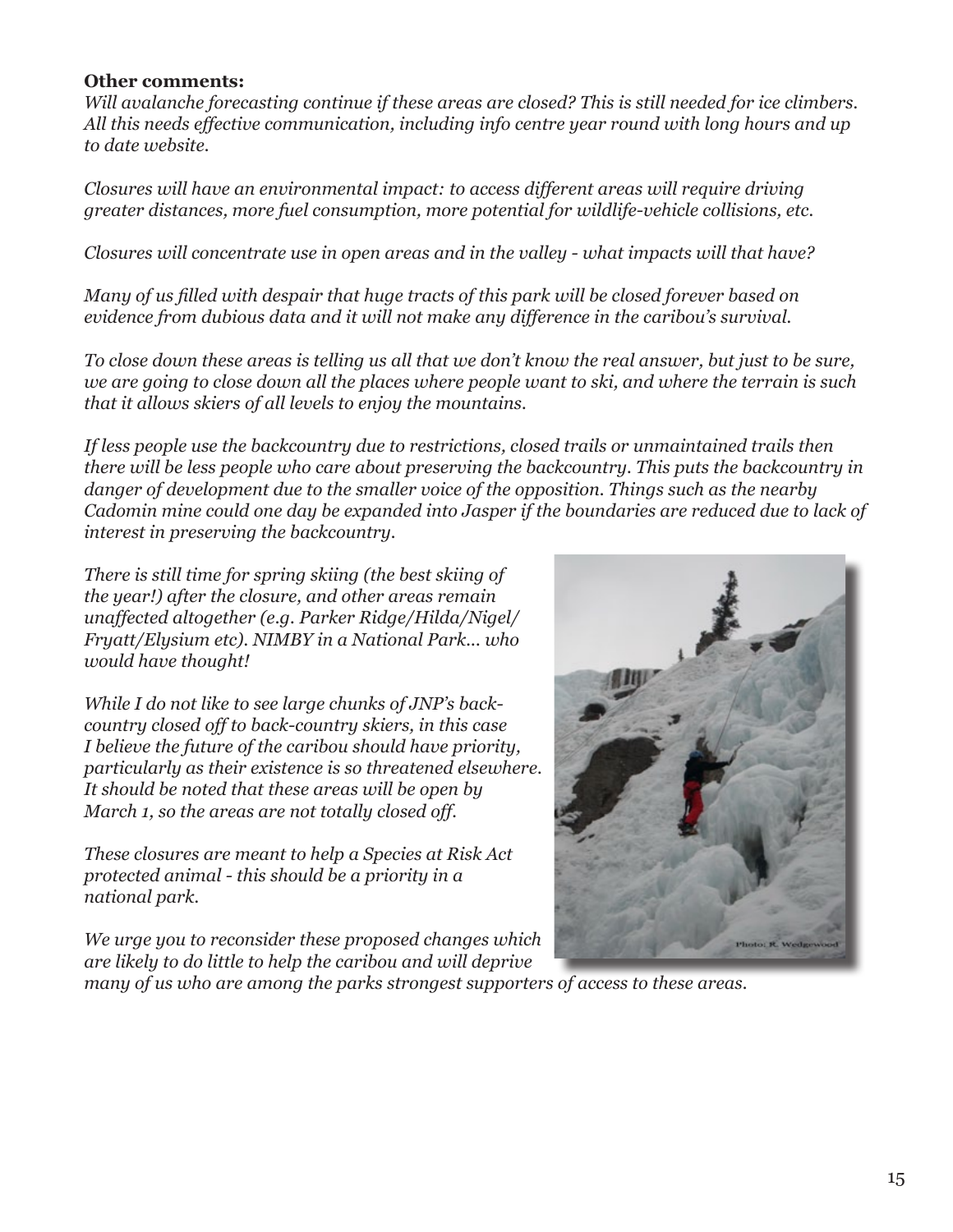*I feel that Parks Canada has forgotten about Visitor Experience when there are plans to close all the areas to visitors to JNP. My duty to deliver positive Parks messages seems to get more difficult all the time.* 

*With fewer services over the years, shut down of trails, neglect of campgrounds in the backcountry, doing away and cutting back of the warden service, at the same time ever increasing Park entry fees, what is there going to be left for the active outdoor visitors?* 

### Selected Reading

Apps, C.D. and B.N. McLellan. 2006. Factors influencing the dispersion and fragmentation of endangered mountain caribou populations. Biol. Conserv. 130: 84-97.

Bradley, M., Neufeld, L., 2012. Climate and management interact to explain the decline of woodland caribou (Rangifer tarandus caribou) in Jasper National Park. Rangifer. 32, 183-191.

Ciucci, P., Masi, M., Boitani, L., 2003. Winter habitat and travel route selection by wolves in the Northern Apennines, Italy. Ecography. 26, 223-235.

Courtois, R., J.-P. Ouellet, L. Breton, A. Gingras and C. Dussault. 2007. Effects of forest disturbance on density, space use, and mortality of woodland caribou. Ecoscience 14: 491-498. doi:10.2980/1195-6860(2007)14[491:EOFDOD]2.0.CO;2.

Cumming, H. 2011. Managing for caribou survival in a partitioned habitat. Rangifer 16: 171-180.

DeCesare, N. J., Hebblewhite, M., Robinson, H. S., Musiani, M., 2009. Endangered, apparently: the role of apparent competition in endangered species conservation. Animal Conservation. 13, 353-362.

DeCesare, N. J., J. Whittington, M. Hebblewhite, H. Robinson, M. Bradley, L. Neufeld, and M. Musiani. 2011. The role of translocation in recovery of woodland caribou populations. Conservation Biology 25:365-373.

Hebblewhite, M., J. Whittington, M. Bradley, G. Skinner, A. Dibb, and C. White. 2007. Conditions for caribou persistence in the wolf-elk-caribou systems of the Canadian Rockies. Rangifer Special Issue 17:79-90.

Houle, M., Fortin, D., Dussault, C., Courtois, R., Ouellet, J.-P., 2010. Cumulative effects of forestry on habitat use by gray wolf (Canis lupus) in the boreal forest. Landscape Ecology. 25, 419-433

James, A. R. C., Boutin, S., Hebert, D. M., Rippin, A. B., 2004. Spatial separation of caribou from moose and its relation to predation by wolves. Journal of Wildlife Management. 68, 799-809.

James, A. and A. Stuart-Smith. 2000. Distribution of caribou and wolves in relation to linear corridors J. Wildl. Manag. 64: 154-159.

Johnson, C.J., K.L. Parker and D.C. Heard. 2001. Foraging across a variable landscape: behavioral decisions made by woodland caribou at multiple spatial scales. Oecologia 127: 590-602.